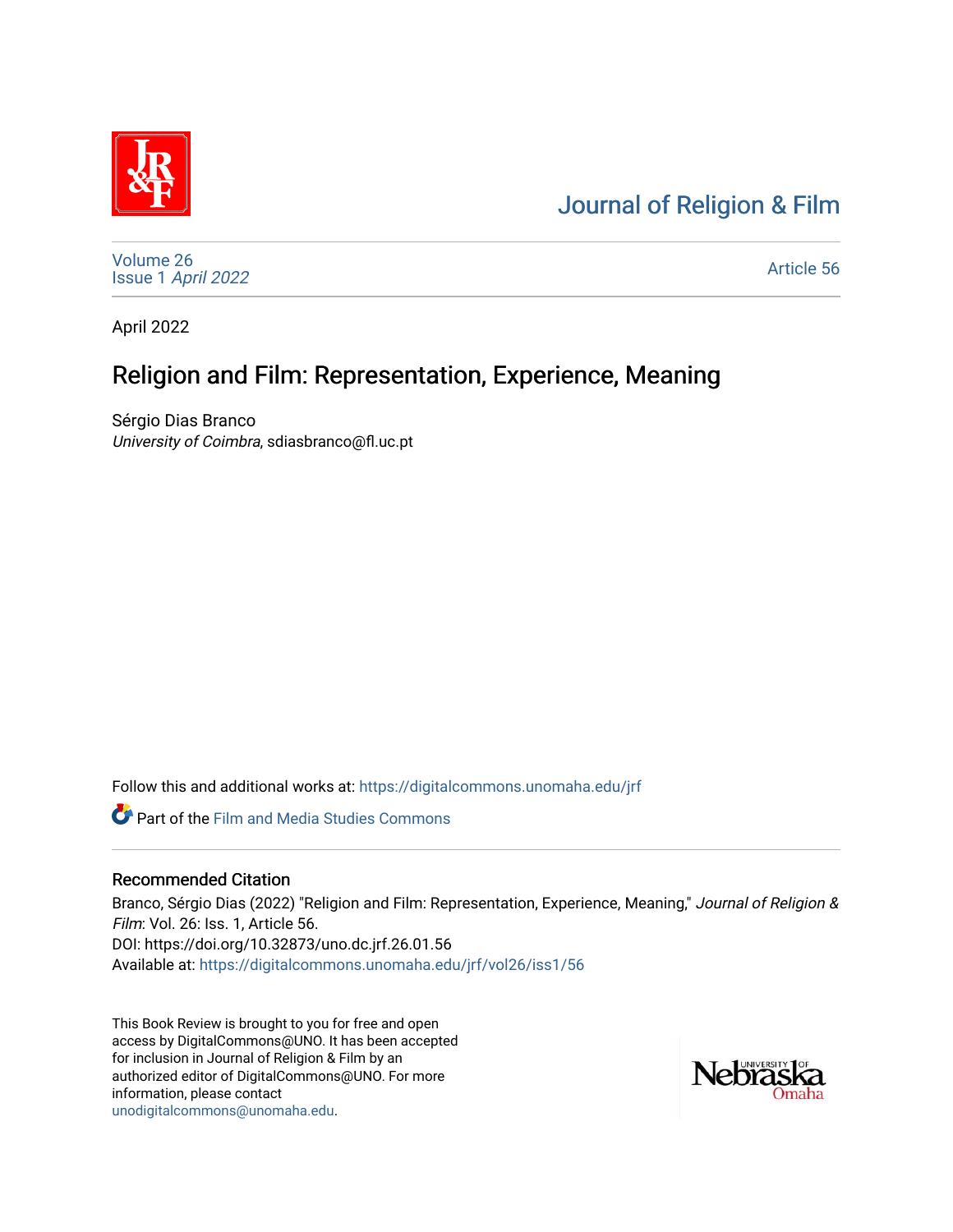# Religion and Film: Representation, Experience, Meaning

## Abstract

This is a book review of Stefanie Knauss, Religion and Film: Representation, Experience, Meaning (Brill, 2020).

### Creative Commons License



This work is licensed under a [Creative Commons Attribution 4.0 License](https://creativecommons.org/licenses/by/4.0/).

#### Author Notes

Sérgio Dias Branco is Assistant Professor of Film Studies at the University of Coimbra. He is a researcher at the Centre of 20th Century Interdisciplinary Studies at Coimbra and collaborates with Nova Institute of Philosophy and the Research Centre for Theology and Religious Studies at the Catholic University of Portugal.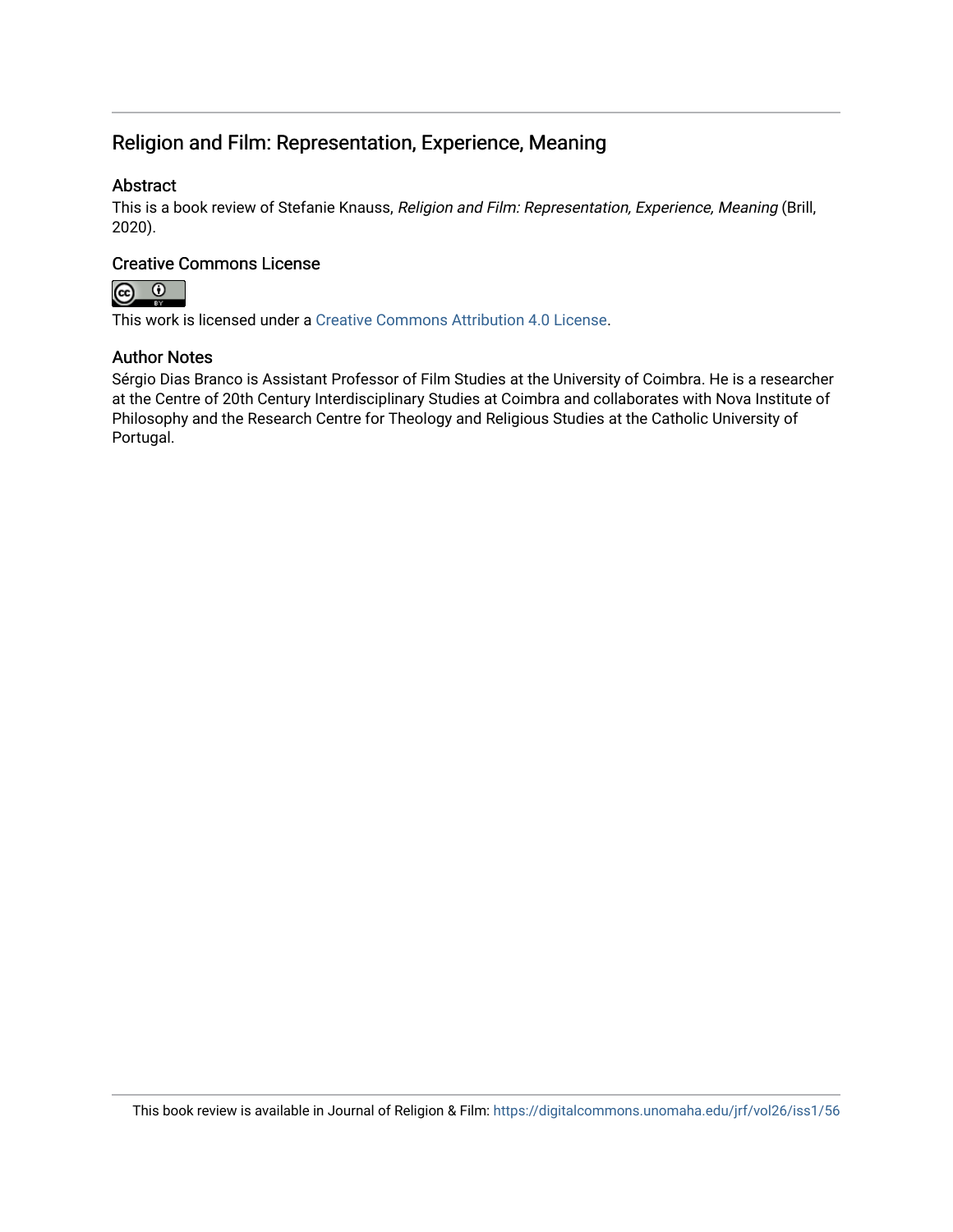#### **Knauss, Stefanie,** *Religion and Film: Representation, Experience, Meaning* **(Brill, 2020).**

Stefanie Knauss's *Religion and Film: Representation, Experience, Meaning* is a key methodological and theoretical contribution to the interdisciplinary study of religion and film. It uses *religion* as a broad term that "includes both theological reflections based in specific traditions, and the study of religious practices, experiences, and their meaning" (4). That is, it combines the established fields of theology and religious studies. *Religion and Film* has been published as a short book by Brill and simultaneously as issue 4, no. 1, of the journal *Theology*. This publication reflects Knauss' intersecting research interests in theology, culture, critical theory, and the body and religion. While the author tackles the connections between religion and film using different methods and addressing a range of diverse questions, she adopts most clearly an approach that can be linked with systematic theology of the constructive kind. As the author makes clear, her interest

lies in a critical reflection on how film and religion has been studied so far, how this study contributes to insights in theological, religious and cultural studies, and central questions that concern the field at the moment and perhaps also in the future (5).

Religious figures and institutions have varied in their responses to film, oscillating between recognizing its potential and denouncing its dangers. In film criticism and academia there are not many examples of a sustained engagement with religion and film. Research interest is now on the rise and the words in the book's subtitle condenses the three topics that Knauss pinpoints as critical: representation, experience, and meaning.

The book's first section addresses representation. It discusses approaches that focus on films as texts, the representation of religion in film, and how cinematic works do theology. The kind of approach espoused in this part eschews some of the problems of semiotic-based film analysis, which relies heavily on a correspondence between cinematic forms and verbal language in its most influential versions. Knauss acknowledges from the outset the uniqueness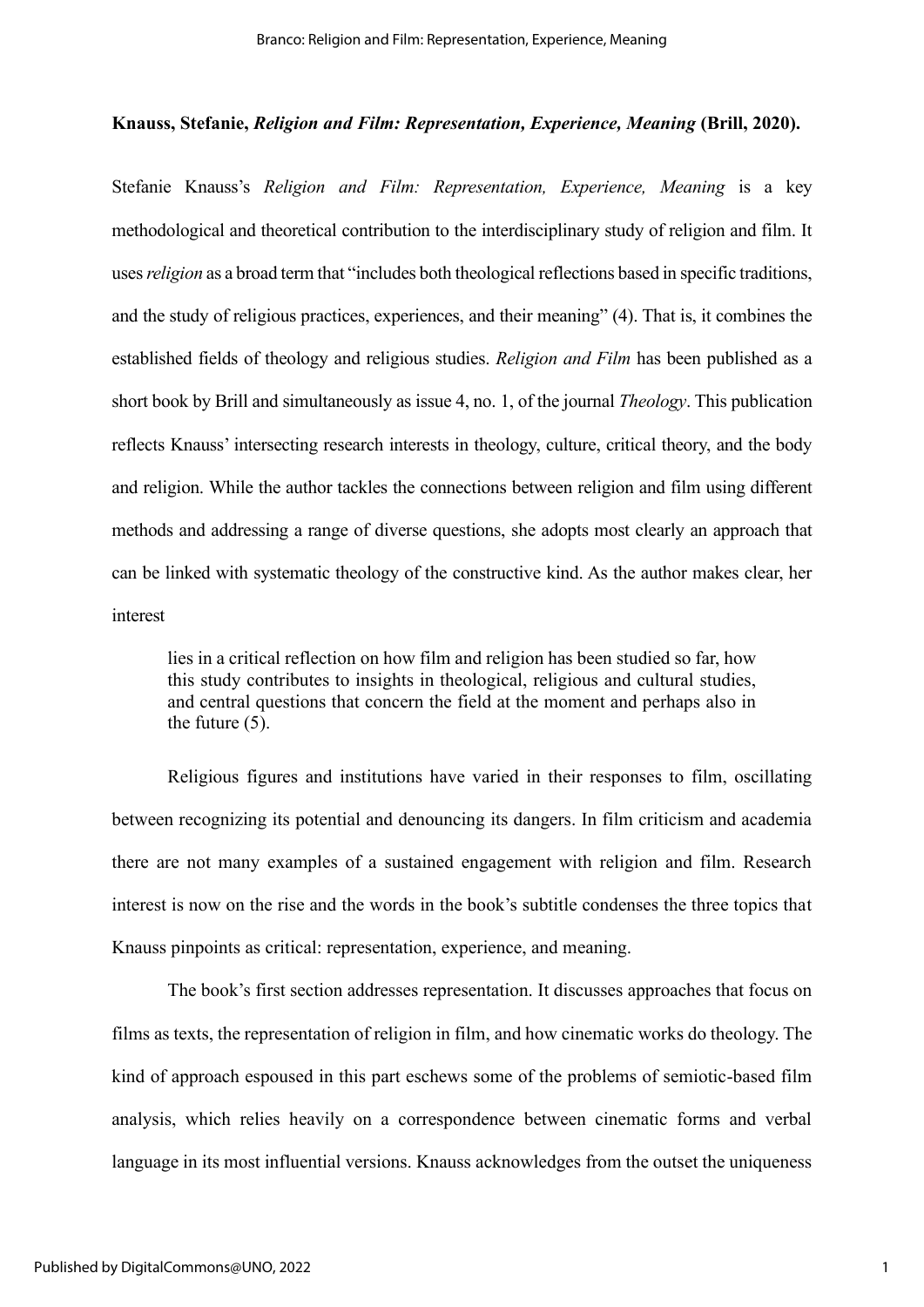of film as a medium, despite the fact that films often use narrative structures that come from literature. In fact, the textual analysis proposed in *Religion and Film* is akin to what we can call *aesthetic analysis*, i.e. a critical examination rooted in film aesthetics. Films such as the French *Life and Passion of the Christ* (*Vie et Passion du Christ*, 1903) demonstrate that, from as early as the 1900s, the history of film is filled with religious stories, figures, rituals, and concepts. Films use these direct or indirect religious elements in various ways, but they always articulate expression and meaning which turn them into theological pieces. It makes sense then to speak of a *theology of film* in a similar way that we talk about a *philosophy of film*. Theology can be rendered in, through, or with film. To be more precise, this section argues that film is particularly suited to evoke historic events and personal experiences, which, if properly read, can lead to theological insight about God, human existence, and salvation. The author clearly identifies the problems with this approach. First, films can be reduced to mere illustrations of unreflected ideas about a religion or a theological topic. Second, films can be seen as providing only one reading to be uncovered by an expert, thus neglecting the possibility of multiple readings from different viewers. Both problems point toward the lack of awareness about the possibility that theological and religious meanings arise from the encounter between film and viewer, instead of being decided or limited beforehand.

The second section examines experience, broadening the perspective previously introduced. Here the critical analysis centers on how watching films affects a spectator, especially because of their spiritual dimensions and religious functions. This approach is not audience-centered because this path implies a spectator that tends to be hypothetically constructed. This part identifies two major theoretical shifts. First, a change to an understanding of communication as a complex, non-linear process that involves the viewer's activity in fashioning meanings. Second, a move to a comprehension of film and religion as resembling each other in structure, functions, and substance.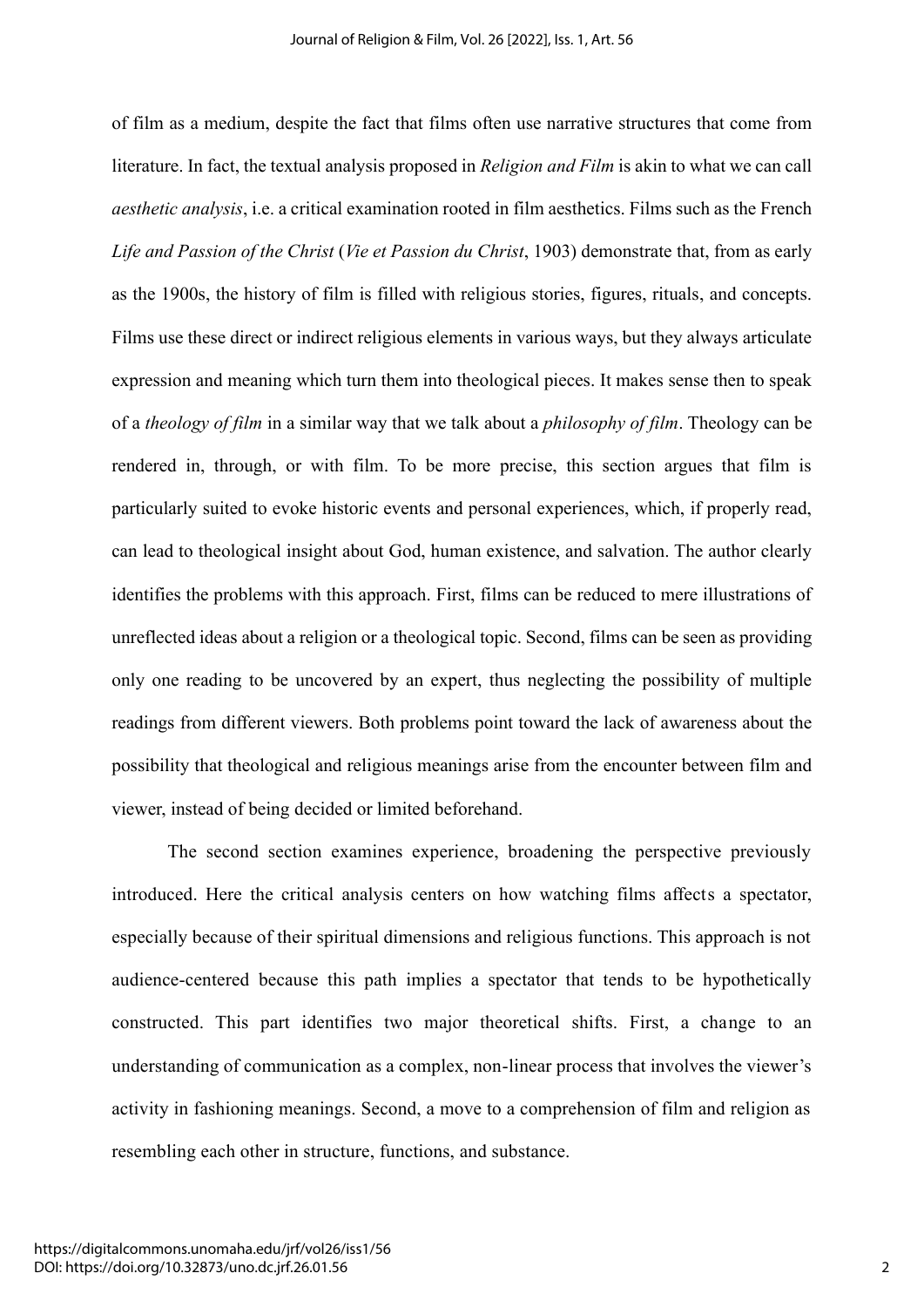Regarding the first shift, perhaps the argument could be made clearer, if it forgoes the *communication model* that entails a sender, a receptor, and a message to be clearly communicated via a channel. Since the discussion revolves around film as art, then arguably the *expression model* is more suited to deal with the polysemic nature of films in which ambiguity is not a defect or a glitch — a point that is made and developed more thoroughly in the next section. Arguably, this is more in tune with Knauss's line of thought. The second shift, however, is more fundamental in moving the argument forward. Film analyzed as religion shows how the cinematic medium produces world-making myths, presents ritual practices, explores ethical frameworks, and revels in the multiple dimensions of the seen and the unseen. This discussion is quite detailed and fruitful, since these aspects are examined as expressed through the creative elements of film. That cinema can be seen as a laboratory for moral values because it confronts viewers with characters' dilemmas and choices may not be evident. That is the reason why "ethics in film" has been mainly a way of thinking about a filmmaker's decisions regarding a particular subject matter. More broadly, film can be considered as a spiritual medium, an avenue for the experience of God in the cultural sphere. This direction relates to Paul Tillich's theology of culture, which has been developed as a theology of film by such theologians as Jonathan Brant.<sup>1</sup> Such an experience may be framed within modes that oscillate between realism and formalism: the former particularly linked with André Bazin's writings on film and theology.<sup>2</sup>

The third section combines lines of reasoning from textual representation and viewing experience from the previous pages in order to take them further. Knauss considers film and religion as agents in cultural processes that are shaped by and give shape to value systems and ideologies. Notwithstanding its autonomy, religion cannot be isolated as if it exists unchangeably in a vacuum. The cultural dimension of religion is a space where religion arises from as well as engages with social and political aspects of the larger human community,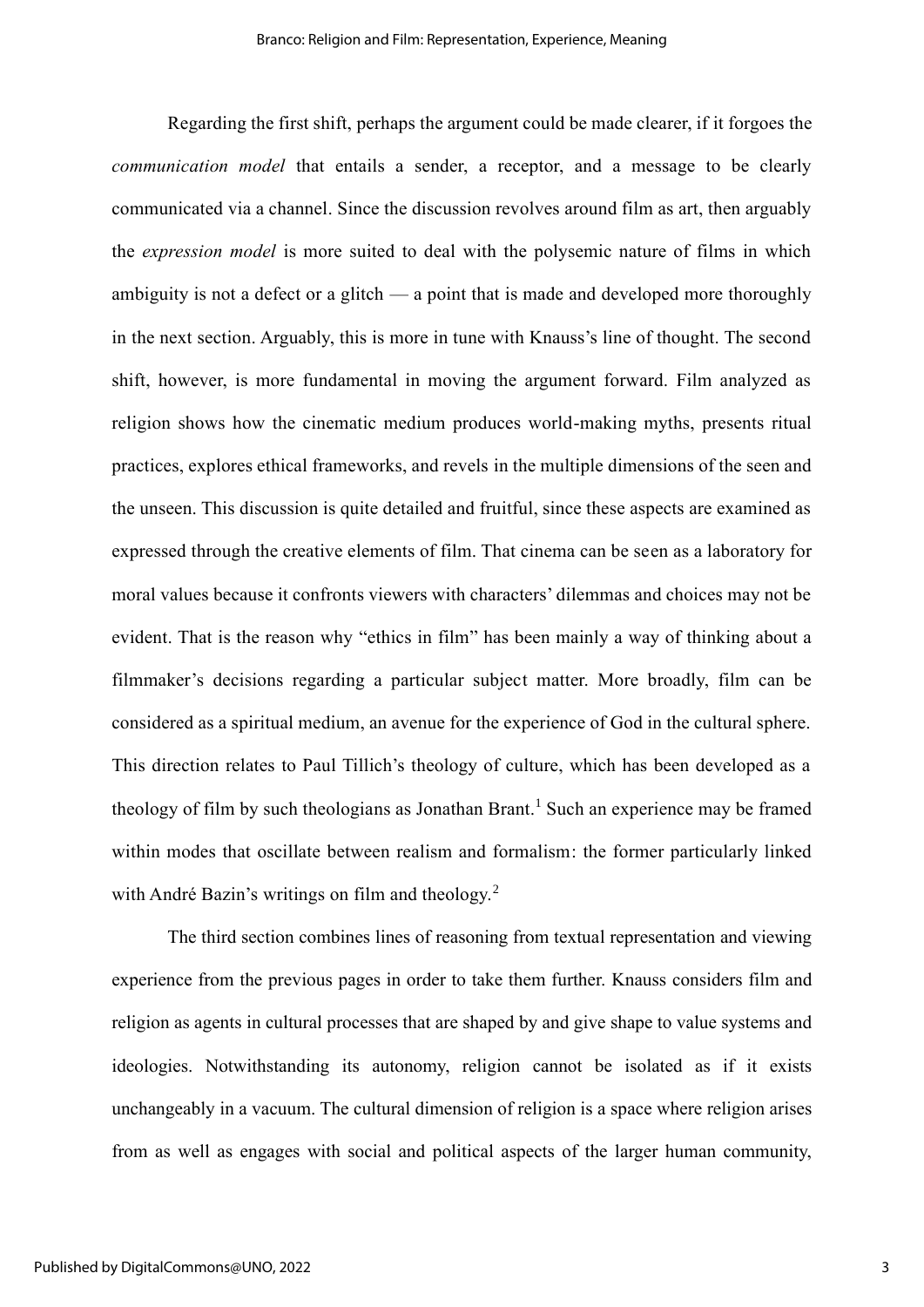locally and globally. For her, this dimension, then, can only be critical, in the sense that it involves a meditation about religion and its contexts. In other words, a profound analysis of society is also a profound analysis of religion itself, of its roles, changes, and identities. A critique such as this, which connects issues of class, gender, sexuality, and race, needs to be aware of its own presuppositions and limitations.

The last section concentrates on issues around meaning. This is a reflection on the making of meaning that critically investigates complex facets of theory and method. This book's part is consciously postponed until the end because, as Knauss makes clear, in this work, methodologies and theoretical frameworks are implied in and emerge from the concrete case studies explored before. Be that as it may, it may seem surprising to some readers that these questions appear more strongly only in the final section. Reflecting on methodology and theory in the beginning would have been simply a way of providing a basic framework for the discussion instead of making it *a topic itself*. The point is that this discussion is the crucial scholarly contribution of this short study and can be arrived at only after the previous reflections.

This book makes explicit underlying assumptions and confronts recurrent difficulties in order for research to advance in the interdisciplinary field of religion and film. It successfully provides "heuristic tools" (6) for the clarification of this field. For instance, there is a need to clarify what is meant by film, religion, and theology within a particular research project. For this reason, Knauss argues that the study of religion and film should be "understood in terms of dialogue, a notion that implies positionality as well as openness" (82). John C. Lyden's proposal of looking at the relationship between religion and film as interreligious dialogue or comparative theology, derived from the idea of film as religion, has been influential.<sup>3</sup> As Knauss points out (45), most studies share Rachel Dwyer's cautious understanding of film as including several religious dimensions rather than being itself a religion.<sup>4</sup> That said, the variety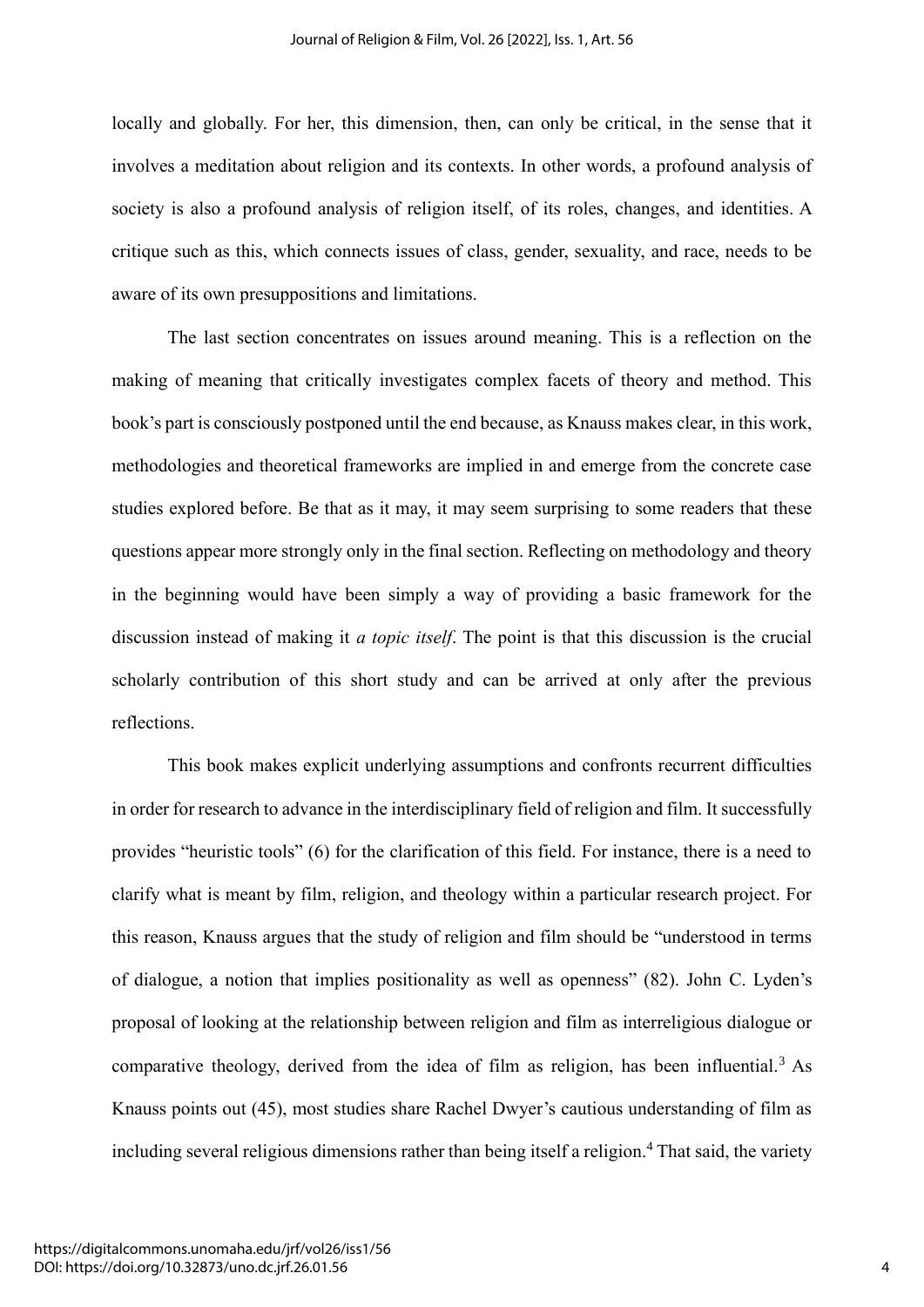of perspectives and expressions that film provides make it a vital site for interreligious dialogue. Film puts us in contact with specific religious traditions, allowing for exchanges, encounters, and mutual knowledge and understanding. Film also enables us to study how tensions, conflicts, memories, reconciliation, coexistence, and peacebuilding between different religions and cultures have been cinematically expressed. In this proposal, when thinking through the connections between religion and film, we go beyond interreligious dialogue as a conceptual analogy. Since interreligious and intercultural dialogue is a concrete process that is already occurring within and between religious traditions and communities, the task is to grasp and suggest how film can participate in and contribute to such a process.

The shortness of *Religion and Film* fits its project of being a concise overview of the field, taking stock of where we are right now. This is very useful for teachers and researchers who have an interest in religion and film and are playing their part in the interdisciplinary convergence of both fields. However, and this seems to be a calculated risk, the book's dimension does not allow for the development in depth of some of its suggestions. These suggestions are presented as prospects for new research. As I have argued above, dialogue between areas of knowledge — religious studies or theology and film studies — opens the possibility for interreligious and intercultural exchanges of a different kind than we have witnessed until now. Even when art has been considered a possible nexus between religions and cultures, in most cases, film remains disparaged or ignored. The ontological properties of film as a mass art that offer us projections of existing and created worlds contribute to the much-needed human dialogue between faith communities by putting religious diversity on display to large numbers of people. Even if this study is marked by the confessed limitations of Knauss's own interests and knowledge (7), hence the predominance of Western cinema and Christianity in the discussion, it expands the interdisciplinary field of religion and film by the questions it raises and the way it draws from a variety of resources. Therefore, at this stage in